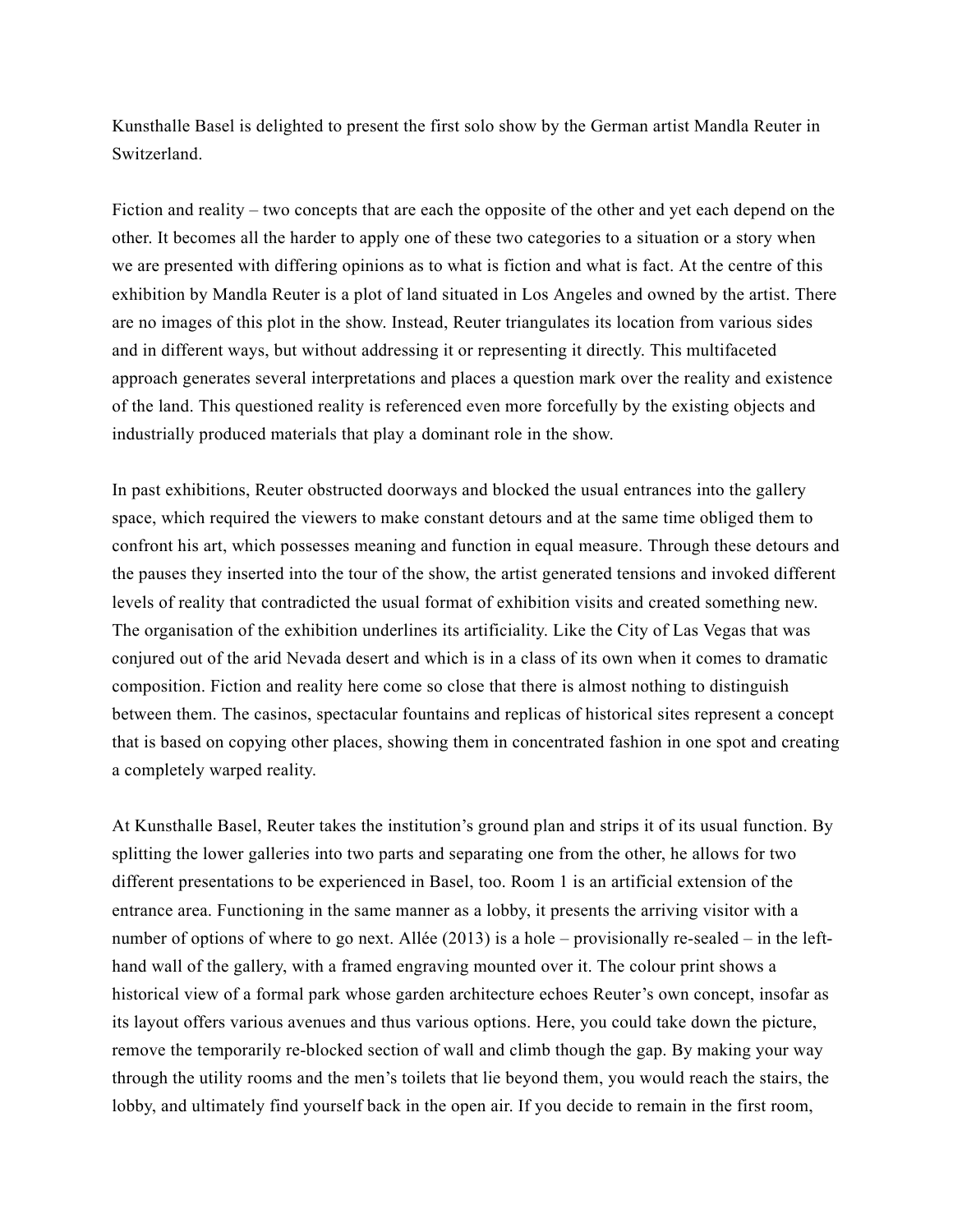however, the two automatic vending machines offer a choice of refreshing drinks – assuming they are in operation at that moment. Through the simple act of manipulating the power supply, Reuter robs the machines of their functionality: 24-hour availability. The dimensions of these two blocklike pieces of machinery, whose scale is that of a very powerfully-built person, make them into exhibited employees, service personnel whose condition of being human means they are not always at our disposal.

Occupying the centre of the gallery is The Gate (2012), which is the first of several pieces in the show that reference the plot of land owned by Reuter in Los Angeles. Protected or hidden beneath the stone is a plastic bag with something inside it.

The entire show is dominated by a work that is invisible in its materiality: the lighting system N Broadway (2013). The lighting in all five rooms is organised into different circuits and is switched on and off at irregular intervals. Reuter first created this work in 2004, when it was inspired by the presentation system designed by Friedrich Kiesler for Peggy Guggenheim's Surrealist Gallery in New York. Kiesler used spotlights that illuminated the works individually and guided the visitor from picture to picture. Reuter subsequently designed other versions, some influencing solely the gallery lighting, others correlating with additional objects. For his solo show at Kunsthalle Basel, Reuter has created one additional lighting installation in Room 5 that complements what is already in situ. The modified lighting of N Broadway impacts dramatically upon the gallery architecture, collapsing and restructuring it in continuously new ways. Unlike the system designed by Kiesler, the lighting switches on and off independently of the presence of visitors, making it perfectly possible for the latter to find themselves plunged into darkness.

Rooms 2 and 3 have been fitted with a white carpet, which was grubby even before the start of the show. Reuter's installation in Room 3 also featured in the preceding Regionale 13 group exhibition, When I look at things, I always see the space they occupy, and was left in place for his solo show.

Carpets are found first and foremost in interiors, whether in homes or hotel rooms, and often connote private spaces. The carpet here, however, carries traces of dirt and footprints, of material from the outside world and specifically from Reuter's plot of land in Los Angeles. This is mingled in Basel with dirt from the street trodden onto the carpet by visitors. Through the carpet, which was really supposed to be laid in L.A., Reuter switches the two locations and turns the rooms of the Kunsthalle into a piece of ground in the American city.

Within the circle of works concerned with Reuter's plot of land in Los Angeles, the diazotype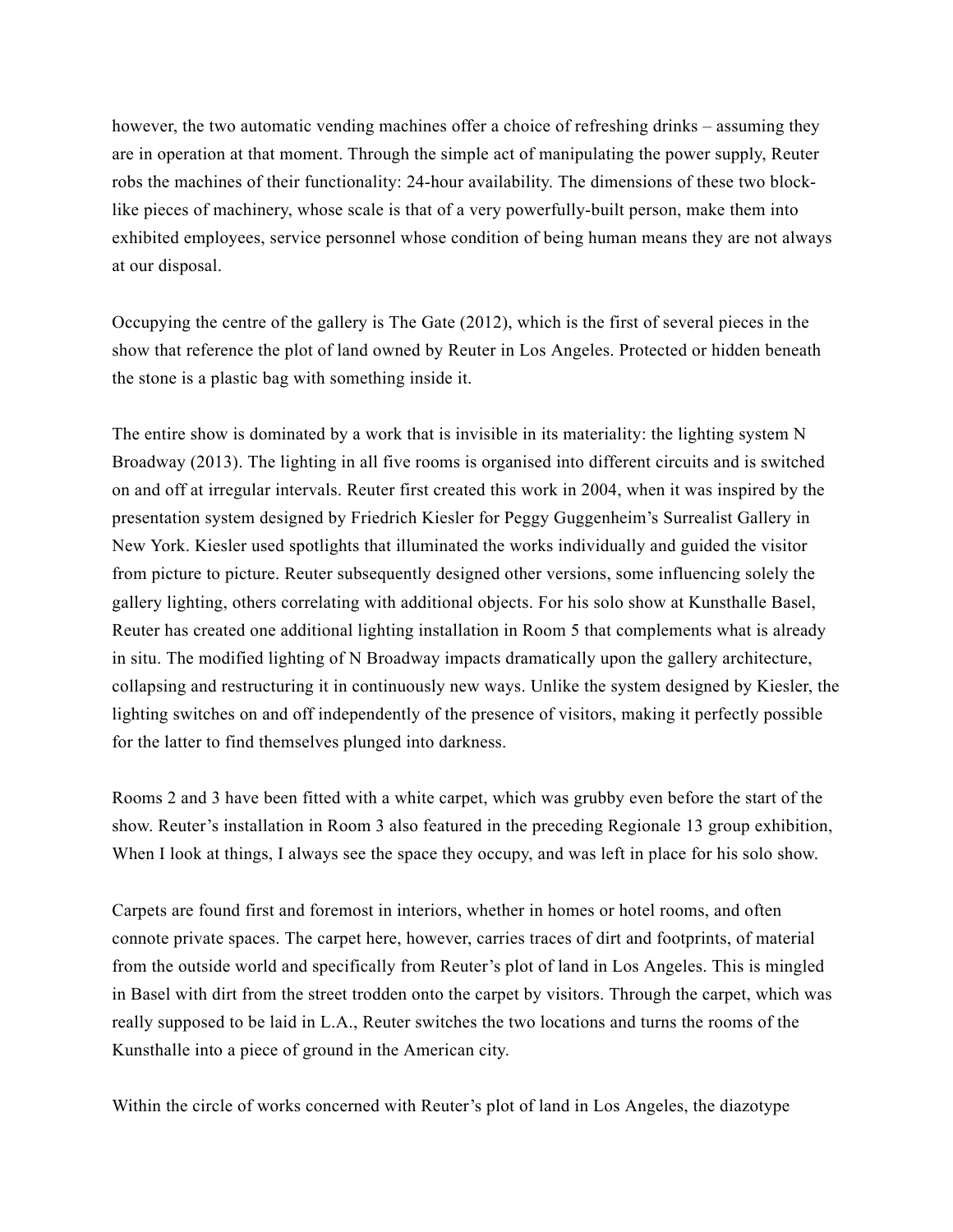Survey (2012) in Room 3 is the only one that appears to deliver proof of its existence. The work shows a cadastral map – a piece of fiction produced by the City of Los Angeles – on which the said parcel of land and the planned street can be recognised. Diazotypes, commonly known as blueprints, were used by architects and city planners to duplicate construction drawings and land registry maps. Superseded in our own day by modern printing technologies, the diazotype method exudes a sense of the past and makes the work itself an artefact, a remnant from a bygone era of design. But however much proof the blueprint provides, it is contradicted by the pronouncement of No Such St. (2012). A letter addressed by Reuter to himself at his L.A. address was returned to its sender, stamped by the local post office with the observation "No such street". These two works neutralise each other with the message they carry.

The Mandla Reuter exhibition continues in Rooms 4 and 5, but their entrance from Room 3 is locked. You have to exit the galleries, turn left out of the Kunsthalle's main entrance, turn left again at the end of the building, and continue past the Kunsthalle restaurant and the inner courtyard to the rear entrance, which is the same as the entrance to the Stadtkino cinema. There you have to ring the bell and wait for a member of staff to open the door. Passing through the museum's administrative offices, you then finally gain access – after a not inconsiderable lapse of time – to the last two rooms of the show.

In formal terms alone, Rooms 5 and 4 – arriving from the back, we visit them in reverse – are entirely different from what we have seen so far. We are greeted by a much more personal, even private Reuter. The artist has filled this second part of his show with works, objects and materials that he has conceived specifically for this space, and juxtaposes them with works created for other exhibitions. This 'private' section of the show is separated from the 'public' part in a very particular way, and yet still remains public. Only in Reuter's handling of the space do we see radical differences in comparison to the first three rooms. The Daybed, for example, is a piece of furniture that Reuter had long wanted to build for his studio. Had it appeared in the front part of the show, its status would have been upgraded to that of an artwork, which was not Reuter's intention. Some of the works seen here reference those encountered the first three rooms, while others are independent pieces with no connection to the rest. The works do not correspond with each other, but group themselves together as if in a lounge or in storage. They include Souvenir (2009), a commissioned sculpture in bronze that was first shown in Reuter's exhibition at the Schinkel Pavillon in the grounds of the Kronprinzenpalais in Berlin, and which is a miniature of an existing bronze from the GDR era by the German sculptress Senta Baldamus (1920–2001) on permanent display in the park of the Kronprinzenpalais. Reuter's copy of Baldamus's Dream of Flying can be seen as a conceptual work that takes up the history of the palace gardens and of past political epochs and in so doing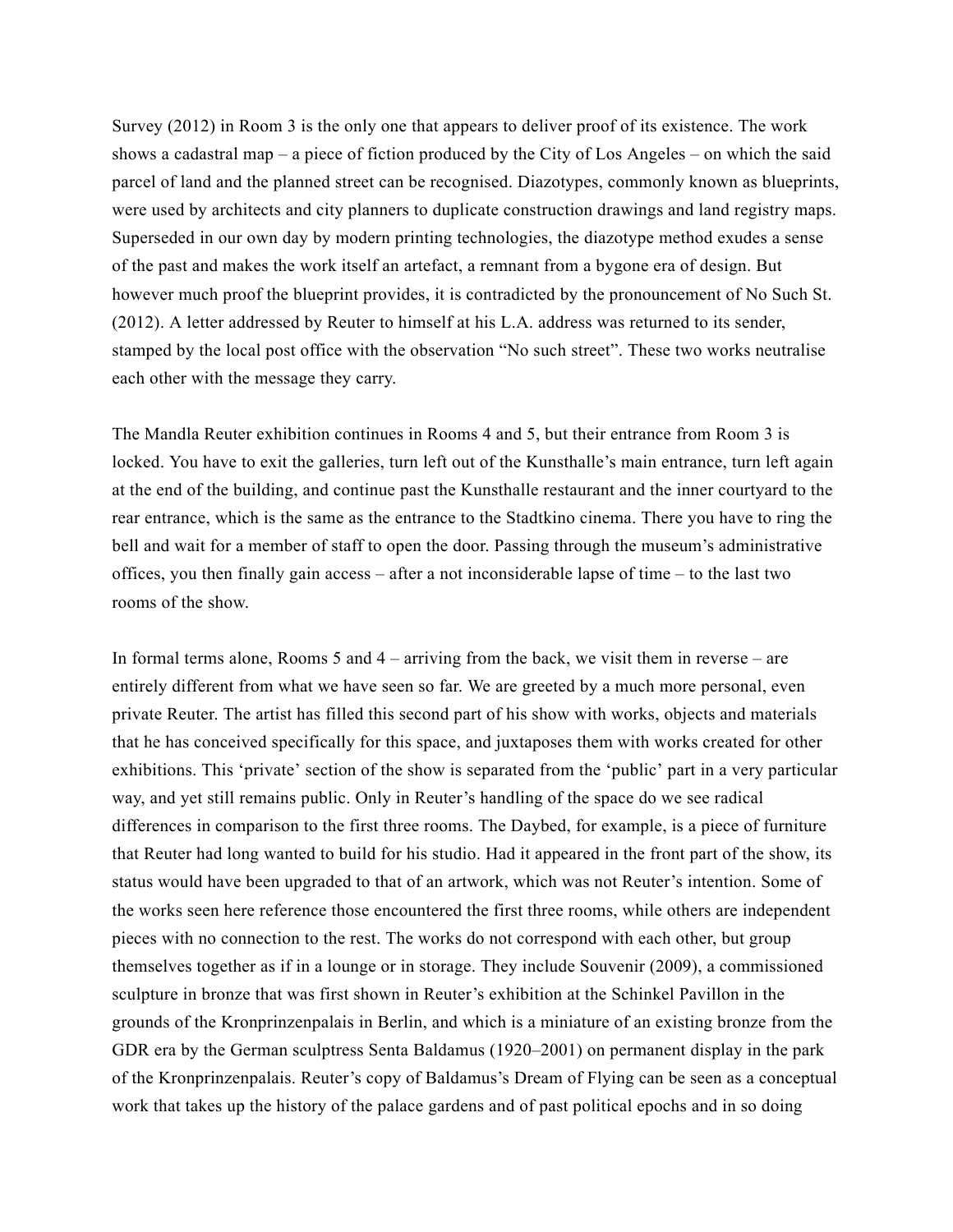exemplifies the complex background to Reuter's work.

Mounted on the wall are 14 framed photographs of sunsets, all taken from the same spot on Reuter's piece of land. The work, entitled Prospect 330 E Waldon Pl and dating from 2011, shows different views of the city of Los Angeles. The pictures are hung upside down, since Reuter wishes to draw the viewer's attention to their different colour sequences and at the same time questions the importance of the pictorial motif per se.

Visually the most powerful installation in Room 5 is Cervino (2013), a construction of steel I-beams running vertically, horizontally and diagonally across the entire room. In 1959 Walt Disney opened a new rollercoaster attraction at his Disneyland resort that centred upon a 1:100 scale model of the Matterhorn. The artificial Swiss mountain consists of an outer envelope supported by a steel structure similar to that seen here. Standing right beside Cervino is the cabin of an elevator, raised off the ground on a section of scaffold. The cabin is made by Otis, an American elevator company whose founder, Elisha Graves Otis, effectively paved the way for high-rise construction with his invention of the very first hoist to feature an automatic safety device. In 1854 Otis gave a personal demonstration of this early elevator: standing on a platform that had been raised high above the ground, he instructed an assistant to cut the rope. The lift braked immediately and Otis' system was proven. From this moment on, it became possible to build skyscrapers and to access their upper floors comfortably. The cabin on display here metonymically substitutes the high-rise. Reuter has brought the cabin inside – just as he has done with The Gate $(2012)$ , two column-like concrete pillars that were originally created to stand outdoors – and presents it as a token of his interest in the marking of building plots and their boundaries.

Room 5 also contains the part of Reuter's N Broadway that gives the work its name, Chinese lanterns from North Broadway in the Chinatown district of Los Angeles, which light the gallery and complement the light installation as a whole.

In Room 4, the last in the show, a 35mm projector casts the image of a scallop shell on the wall. The shell belongs to the replica of the Trevi fountain in Las Vegas, filmed by Reuter as it changed colour under the lights permanently illuminating the fountain. Mandla Reuter has taken up the theme of the Fontana di Trevi in Rome on several occasions. In an installation of 2010, he presented five 1000 litre containers filled with water from the real Trevi fountain. The same preoccupation with water is found here in these last two rooms, in the water pipes of Jet d'eau (2012/13). This work, developed for the Sprengelmuseum in Hanover, uses industrially manufactured high-pressure water pipes of the kind used for fountains like those in Las Vegas and everywhere, and for irrigation systems. In